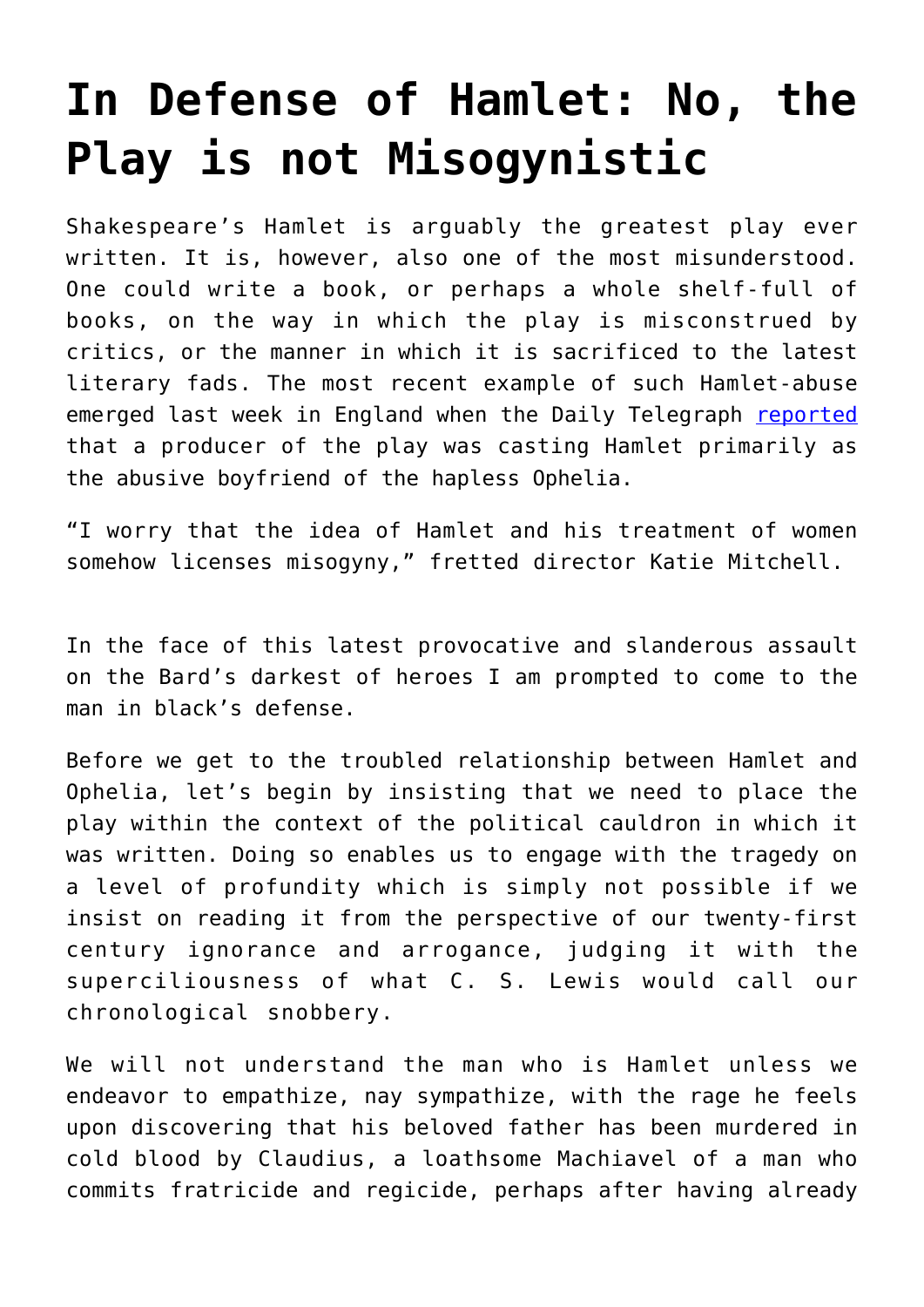committed adultery with his brother's wife, i.e. Hamlet's mother.

Furthermore, on the subtextual level, we will not understand Hamlet's rage against spies, such as Polonius, Rosencrantz, Guildenstern, and yes even Ophelia, unless we understand Shakespeare's own rage against Elizabeth's spy network and its role in the arrest of Catholic priests, such as Robert Southwell, whom Shakespeare almost certainly knew well.

Nor will it do to demonize Hamlet with claims that he is guilt-ridden and suspicious in every scene, that he indulges in misanthropy and that he continually mopes in self-indulgent acedia. He has every right to be suspicious, considering the network of espionage which surrounds him and which threatens to enmesh him, and his righteous anger against his murderous uncle and his disdain for the treacherous spies, posing as friends, is not synonymous with misanthropy. Even if he does hate these particular men, he doesn't hate Mankind and is quite clearly a loyal friend to the honest Horatio.

So what about his "abusive" relationship with Ophelia? Isn't this worthy of our contempt?

The accusation of abuse springs, of course, from Hamlet's tirade against his beloved in the famous "get thee to a nunnery" scene. Let us put ourselves in Hamlet's shoes. He knows that his uncle has murdered his father. He knows that Ophelia's father is King Claudius' spymaster. He is understandably outraged when he discovers that two of his trusted friends, Rosencrantz and Guildenstern, are in the employment of this treacherous spy network. How do we think that Hamlet will feel when he discovers that the woman he loves has also betrayed him, especially if he is aware that his meeting with her is a set-up? His anger might be shocking but it simply will not do to reduce it to the rantings of a male chauvinist pig abusing his girlfriend.